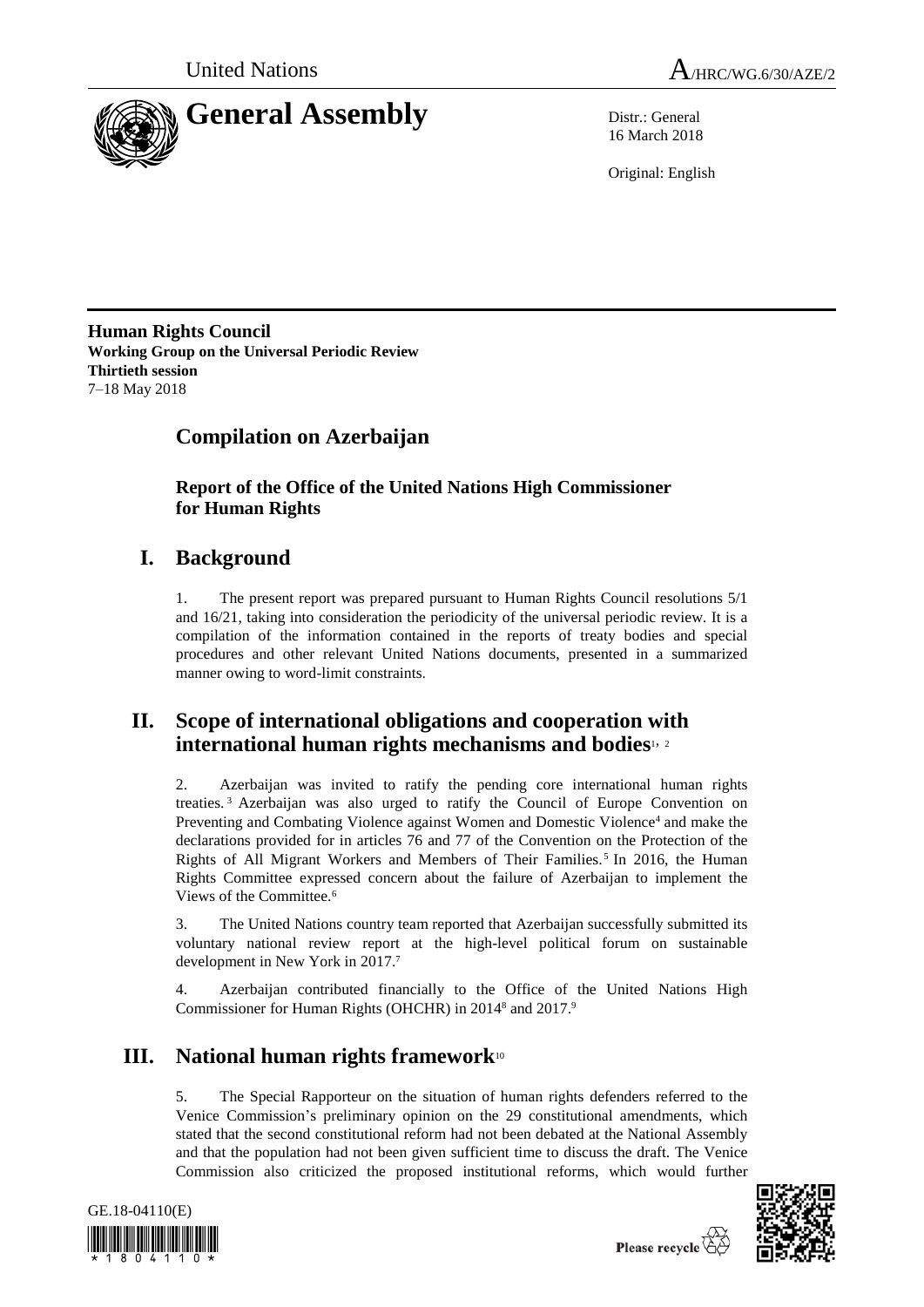consolidate the President's power, allowing him to dissolve the National Assembly and weakening the independence of the judiciary.<sup>11</sup> The Human Rights Committee expressed similar concerns.<sup>12</sup>

6. The 2016–2018 national anti-corruption action plan was noted by the same Special Rapporteur as lacking clear goals and not being evidence-based, <sup>13</sup> while the system in Azerbaijan was characterized by a dominant executive branch and strong law enforcement agencies.<sup>14</sup>

7. Treaty bodies welcomed a number of laws adopted during the reporting period,<sup>15</sup> including, among others, the laws on public participation (2013) and on citizens' appeals  $(2015)$ ,<sup>16</sup> as well as amendments to Law No. 55-IQ on registration upon place of residence and stay (2013).<sup>17</sup>

## **IV. Implementation of international human rights obligations, taking into account applicable international humanitarian law**

## **A. Cross-cutting issues**

#### **1. Equality and non-discrimination**<sup>18</sup>

8. The Committee on the Elimination of Racial Discrimination expressed concern about the absence of legislation that prevents the discrimination of persons belonging to minorities on the grounds of race, colour, descent and national or ethnic origin, recommending the adoption of a law aimed at guaranteeing the non-discriminatory enjoyment of rights and freedoms.<sup>19</sup>

9. The same Committee was concerned that article 283 of the Criminal Code on incitement to racial hatred had been misused to arrest individuals expressing opinions diverging from official positions, including on the Nagorno-Karabakh conflict, or speaking out about the conditions of ethnic minorities. It recommended that Azerbaijan not use measures to combat racist speech as a pretext to silence those protesting at injustice, social discontent or opposition, and not subject speech protecting or defending human rights to criminal or other sanctions.<sup>20</sup> It also urged Azerbaijan to introduce a definition of "racial discrimination" in legislation.<sup>21</sup>

10. The Human Rights Committee expressed concern that the existing antidiscrimination legal framework did not explicitly prohibit discrimination based on sexual orientation and gender identity. It also expressed concern about discrimination and violence against persons based on their sexual orientation and gender identity.<sup>22</sup> In October 2017, several United Nations experts made a statement urging Azerbaijan to act on reports of abuses, including arbitrary arrests and ill-treatment, torture and forced medical examinations of gay and transgender persons.<sup>23</sup> The United Nations High Commissioner for Human Rights called for the release of anyone detained on the basis of their sexual orientation or gender identity.<sup>24</sup>

11. In 2014, the Committee on the Rights of Persons with Disabilities recommended including an express prohibition of disability-based discrimination and multiple forms of discrimination against persons with disabilities in legislation.<sup>25</sup>

#### **2. Development, the environment, and business and human rights**<sup>26</sup>

12. The Working Group on business and human rights reported that under national legislation, business enterprises were not required to make public information about their registration, ownership or structure, making it difficult to monitor compliance with national and international law. <sup>27</sup> It noted reports alleging a lack of transparency and apparent irregularities in the trading of oil, in particular a lack of information on the ownership of private companies partnered with the State Oil Company of Azerbaijan Republic and on bidding processes and public tenders.<sup>28</sup> The Working Group also noted that the company did not have any specific human rights policy nor mechanisms for carrying out human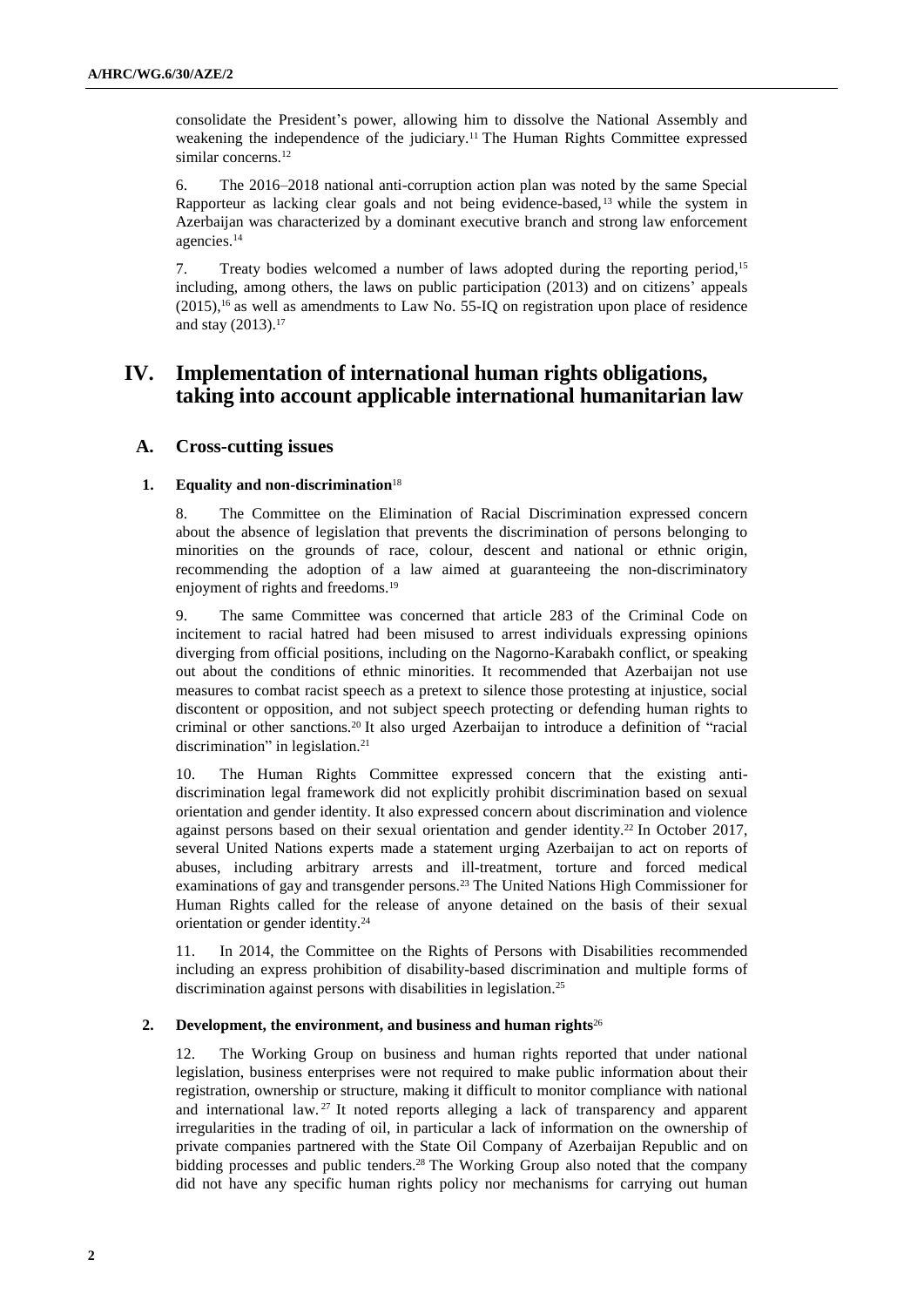rights due diligence,<sup>29</sup> recommending the requirement to all State-owned or State-controlled companies to perform human rights due diligence for their operations.<sup>30</sup>

13. The Working Group further noted inadequate expropriations, evictions and demolitions carried out in the construction sector and that non-competitive construction contracts were awarded to well-connected business people. <sup>31</sup> It urged Azerbaijan to integrate the responsibility to conduct human rights due diligence into State-investor contracts, and concessions for extraction of natural resources and production-sharing agreements.<sup>32</sup> In this regard, the Working Group recommended that the Government require that those who may be affected by development activities receive timely and complete information about planned projects, such as for urban renewal. It also recommended that people were not evicted from their homes without prior consultation and consent, or agreed compensation with provision for human rights safeguards.<sup>33</sup>

## **B. Civil and political rights**

#### **1. Right to life, liberty and security of person**<sup>34</sup>

14. The Committee against Torture expressed concern about allegations that torture and ill-treatment were routinely used by law enforcement and investigative officials, or with their instigation or consent, often to extract confessions or information to be used in criminal proceedings, which Azerbaijan had deemed unfounded.<sup>35</sup> It also expressed concern that investigations into these allegations were not prompt, efficient and impartial,<sup>36</sup> and that victims were not provided with any redress or rehabilitation, despite existing legal provisions. <sup>37</sup> The Working Group on Arbitrary Detention noted similar concerns. <sup>38</sup> The Human Rights Committee noted reports of torture and ill-treatment of journalists, human rights defenders and youth activists that had reportedly led to death in several cases. It urged Azerbaijan to promptly and thoroughly investigate all those allegations and prosecute perpetrators. <sup>39</sup> The United Nations Educational, Scientific and Cultural Organization (UNESCO) encouraged Azerbaijan to gather information on the monitoring and evaluation of the impact of training programmes for police officers and prison staff on human rights and the prohibition of ill-treatment and set up training sessions for other civil servants and teaching personnel.<sup>40</sup>

15. The Committee against Torture urged Azerbaijan to initiate prompt and effective investigations into cases of non-field-related deaths, including suicides, of soldiers in the armed services.<sup>41</sup>

16. The Human Rights Committee expressed concern about overcrowding and inadequate living conditions in some prisons and corruption within prison facilities.<sup>42</sup> The Working Group on Arbitrary Detention made similar observations. <sup>43</sup> The Committee against Torture also referred to deaths in detention, some of which had allegedly resulted from torture or ill-treatment, <sup>44</sup> and expressed concern that the national preventive mechanism had not been effective in addressing human rights violations in places of deprivation of liberty. <sup>45</sup> It urged Azerbaijan to establish a national system that independently, effectively and regularly monitored all places of detention.<sup>46</sup>

17. The same Committee expressed concern about the increased maximum term of imprisonment under the Code of Administrative Offences from 15 to 90 days, which was equal to the minimum term provided for under the Criminal Code. It also expressed concern that prisoners under administrative arrest reportedly served their sentences in facilities not suitable for long-term detention.<sup>47</sup>

18. Concern was expressed about the State's failure to afford all persons deprived of their liberty with all fundamental legal safeguards from the very outset of their detention.<sup>48</sup> These included deficiencies in quality legal assistance,<sup>49</sup> not being presented to a judge for several days following arrest or instances of judges extending pretrial detention without due assessment of the circumstances,<sup>50</sup> as well as the existence of a high number of authorities with the power to deprive persons of liberty<sup>51</sup> and other infringements.<sup>52</sup>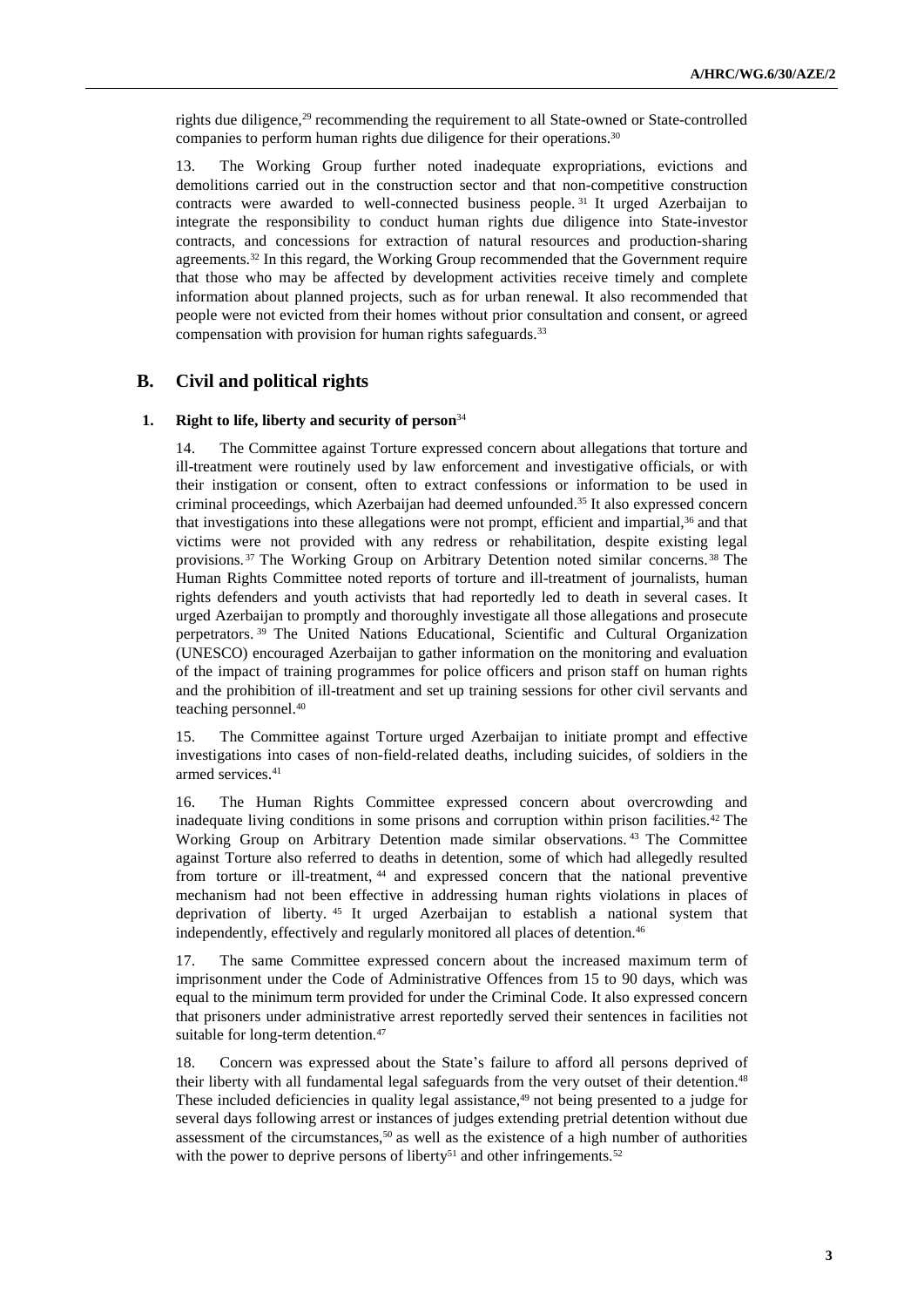#### **2. Administration of justice, including impunity, and the rule of law**<sup>53</sup>

19. The Working Group on Arbitrary Detention acknowledged the efforts of Azerbaijan to modernize the judicial system, in particular the initiatives aimed at enhancing the accessibility of courts and the efficiency of the administration of justice, <sup>54</sup> and the amendments to several pieces of legislation to comply with the European Charter on the statute for judges. <sup>55</sup> It expressed concern about the high number of reported cases of corruption by law enforcement officials and judicial authorities.<sup>56</sup> The Human Rights Committee expressed similar concerns, including the continued lack of judicial independence from the executive branch.<sup>57</sup> The Committee against Torture also noted that the Bar Association was not sufficiently independent from the executive.<sup>58</sup>

## **3. Fundamental freedoms and the right to participate in public and political life**<sup>59</sup>

20. The Human Rights Committee expressed concern about: undue restrictions on freedom of religion and belief, including the mandatory registration of religious organizations; the requirement for Muslim communities to obtain authorization before registration; severe restrictions on members of religious minorities in the Autonomous Republic of Nakhchivan; censorship of religious material and the prior authorization requirement for importing, exporting, distributing and publishing such material; reported interference in religious activities; and harassment of members of religious groups and the increase in arrests, detentions and administrative or criminal sanctions against them.<sup>60</sup> It also expressed concern that the concept of "religious activities" under national legislation was vague and open to arbitrary interpretation,<sup>61</sup> as well as about the absence of specific legislation enabling the right to conscientious objection to military service.<sup>62</sup>

21. The same Committee noted with concern the extensive restrictions on freedom of expression in practice, such as the reported arbitrary interference with media freedom, including revocation of broadcast licences allegedly on political grounds; and allegations of politically motivated criminal proceedings against independent media outlets.<sup>63</sup> UNESCO encouraged Azerbaijan to reform the appointment system for the broadcast licensing authority to ensure its independence.<sup>64</sup> The Special Rapporteur on human rights defenders confirmed that defamation remained a criminal offence. <sup>65</sup> The Government replied that there was a moratorium on the use of the defamation provision in the Criminal Code.<sup>66</sup>

22. The Working Group on Arbitrary Detention reported that human rights defenders, journalists, political opponents and religious leaders critical of the Government and its policies had faced limitations on their work and personal freedom, $67$  including arbitrary arrest and detention, ill-treatment and conviction.<sup>68</sup> Some treaty bodies urged Azerbaijan to conduct full and independent investigations into such cases, $69$  and to protect human rights defenders and journalists from any act of intimidation or reprisal or any other impediments to their work. <sup>70</sup> The United Nations High Commissioner for Human Rights expressed concern that undue pressure, harassment and intimidation against journalists, human rights defenders and activists by State authorities continued to be reported in Azerbaijan.<sup>71</sup> The Special Rapporteur on human rights defenders and UNESCO expressed similar concerns.<sup>72</sup> In 2016, renowned award-winning Azerbaijani journalist Khadija Ismayilova had her sentence reduced and was released from prison, although a five-year travel restriction was placed on her.<sup>73</sup>

23. The Special Rapporteur on human rights defenders also referred to increased reports of intimidation and retaliation for views expressed on the Internet, including the imposition of criminal charges in relation to critical opinions. <sup>74</sup> The Working Group on Arbitrary Detention also noted that lawyers who assisted in bringing the cases of human rights defenders to the European Court of Human Rights had been detained on various charges.<sup>75</sup> The Human Rights Committee expressed similar concerns, including reported physical attacks against such lawyers.<sup>76</sup>

24. The country team reported that the 2014 legislative amendments had created regulatory and bureaucratic difficulties for civil society organizations to obtain grants from foreign donors.<sup>77</sup> Various treaty bodies noted restrictive legislation affecting freedom of association <sup>78</sup> and that non-complying non-governmental organizations (NGOs) were punished. <sup>79</sup> In particular, the Human Rights Committee recommended that Azerbaijan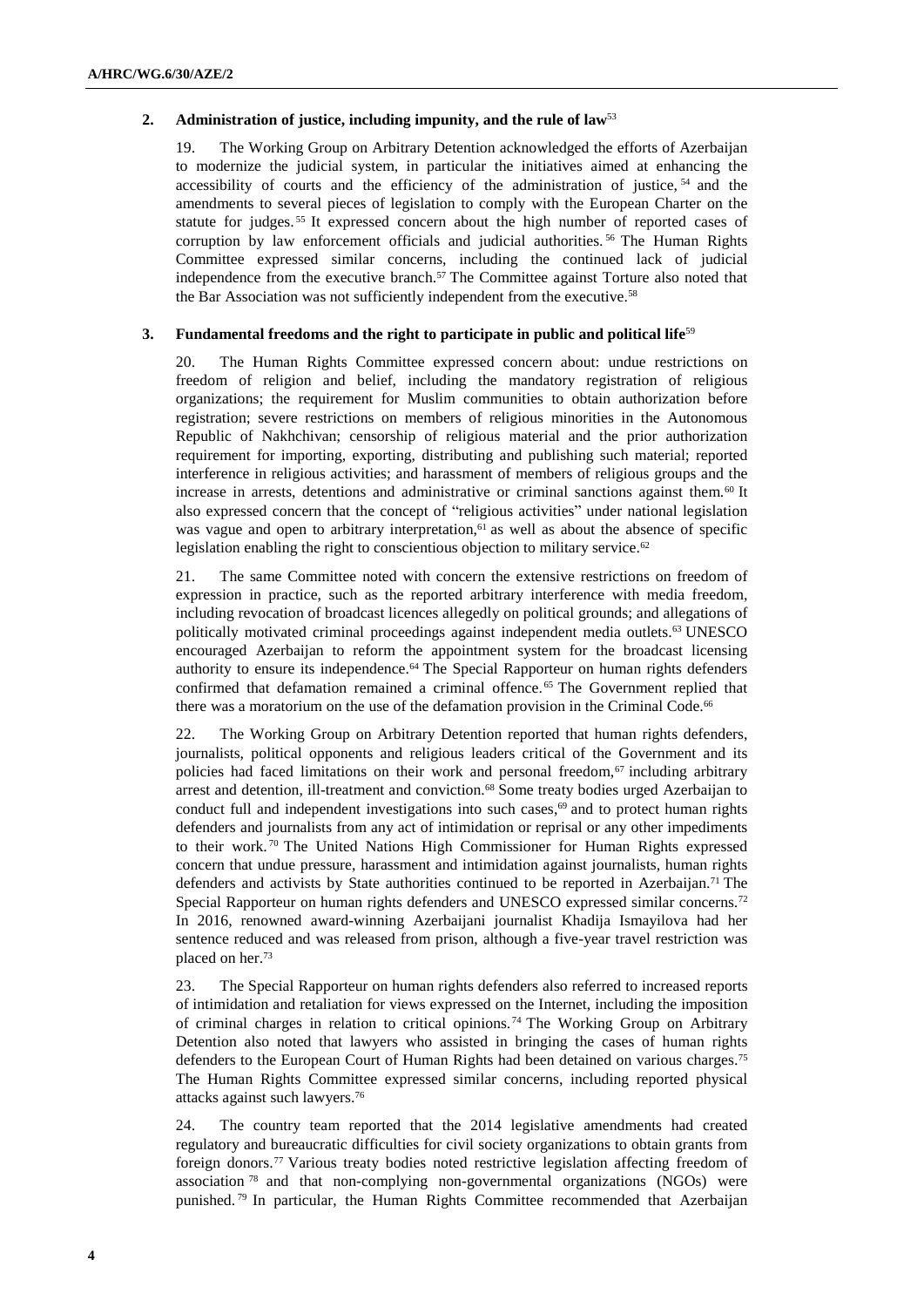simplify registration rules, and ensure that legal provisions regulating NGO grants did not put at risk the effective operation of public associations as a result of overly limited or overly regulated fundraising options.<sup>80</sup>

25. The Human Rights Committee expressed concern about restrictions on the right to peaceful assembly in practice, including allegations of frequent use of excessive force and/or detention, and the imposition of administrative and criminal penalties against persons participating in peaceful protests.<sup>81</sup>

26. The same Committee expressed concerns about reported irregularities during past elections, including restrictions on candidates, intimidation of opposition candidates, violations in the registration process of opposition candidates, and detention and conviction of some opposition leaders. It urged Azerbaijan to ensure fully transparent elections and a genuine pluralistic political debate and refrain from using criminal law provisions to exclude opposition candidates from electoral processes.<sup>82</sup>

27. The Committee expressed concern that the residence registration system remained a precondition for the full enjoyment of some rights, urging Azerbaijan to respect in practice the freedom to choose one's residence.<sup>83</sup>

#### **4. Prohibition of all forms of slavery**<sup>84</sup>

28. The United Nations country team welcomed the Government's efforts to combat trafficking.<sup>85</sup> However, it noted existing challenges in identifying victims/potential victims of trafficking and in providing them with assistance and protection.<sup>86</sup> It recommended that Azerbaijan revise the legal definition of "vulnerable individuals" under the Law on Trafficking in Persons.<sup>87</sup> The Committee on the Protection of the Rights of All Migrant Workers and Members of Their Families expressed concern that there was only one shelter for victims of trafficking.<sup>88</sup>

29. The Committee on the Elimination of Discrimination against Women expressed concern that Azerbaijan remained a country of origin, transit and destination for trafficking in women and girls for sexual exploitation and forced labour. <sup>89</sup> The Committee on Economic, Social and Cultural Rights also expressed concern that trafficking in persons in Azerbaijan, particularly for the purpose of forced labour, occurred predominantly in the construction sector.<sup>90</sup> Three treaty bodies recommended that Azerbaijan continue to combat human trafficking.<sup>91</sup>

30. The Committee on Economic, Social and Cultural Rights expressed concern about the use of forced labour as a corrective measure or as a penal sanction against persons found guilty of a crime, recommending that Azerbaijan amend or repeal the relevant provisions of both the Criminal and Labour Codes.<sup>92</sup>

## **C. Economic, social and cultural rights**

#### **1. Right to work and to just and favourable conditions of work**<sup>93</sup>

31. The Committee on Economic, Social and Cultural Rights expressed concern about unemployment among young persons, persons with disabilities, immigrants and other social minorities.<sup>94</sup> The Working Group on business and human rights noted that approximately 67 per cent of the population worked in the informal economy thus falling outside the protection of the Labour Code. It also noted that only one third of women were in salaried employment and a significant disparity existed between the incomes of men and women.<sup>95</sup> Three treaty bodies expressed similar concerns on gender disparity.<sup>96</sup>

32. The Committee on Economic, Social and Cultural Rights recommended that Azerbaijan amend its Labour and Criminal Codes so that all workers could exercise their right to strike, in particular those working in the air and railway transport sectors, and those in the oil industry.<sup>97</sup> The Working Group on business and human rights noted reports that trade unions did not always act fully independently of the Government,<sup>98</sup> and that there were difficulties establishing or joining trade unions for workers of multinational companies in the oil and gas sector.<sup>99</sup> The International Trade Union Confederation raised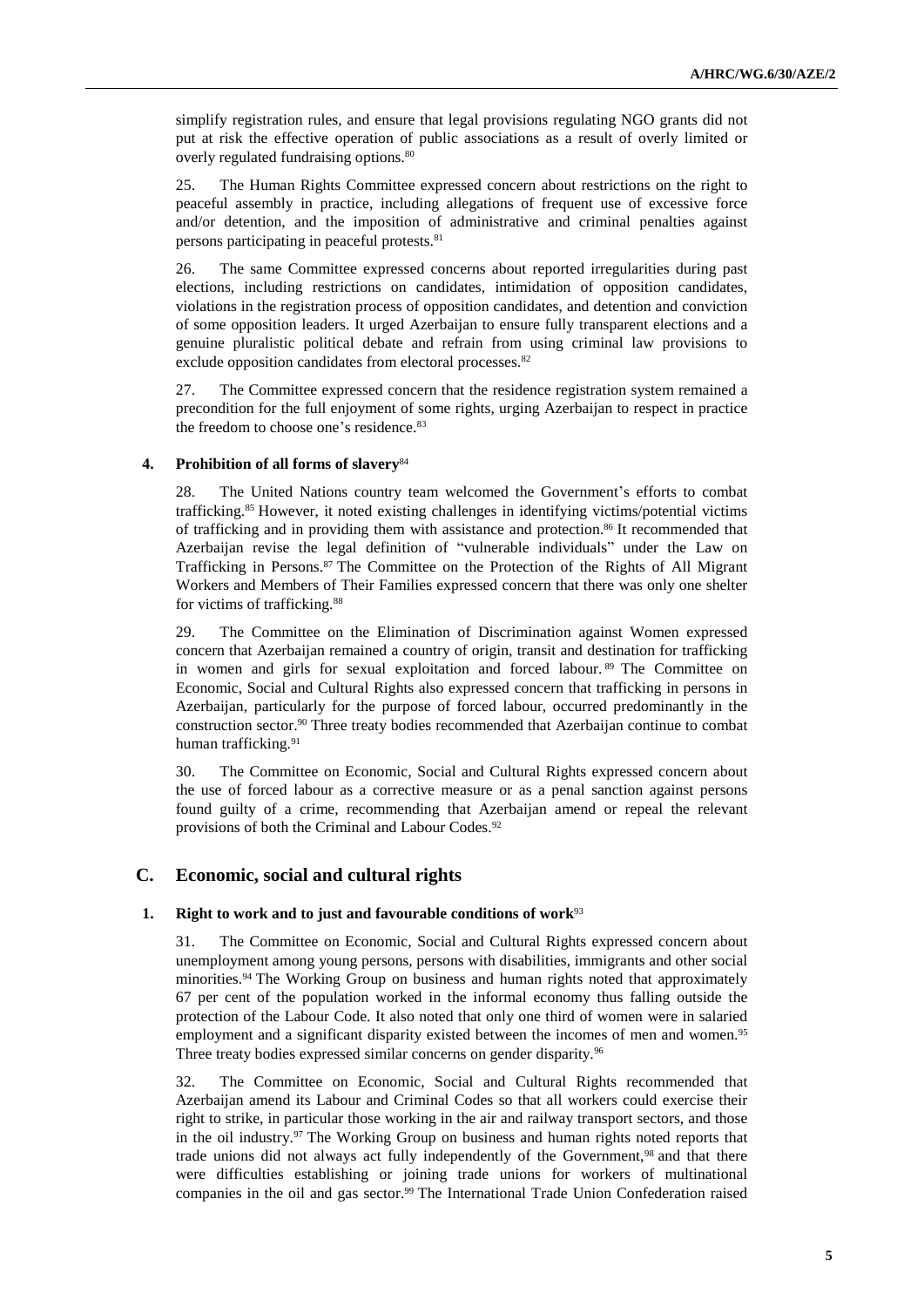similar concerns to the International Labour Organization (ILO) Committee of Experts on the Application of Conventions and Recommendations, which invited the Government to promote collective bargaining between trade unions and employers and their organizations without interference by a public authority.<sup>100</sup>

33. The United Nations country team noted the two-year moratorium on labour inspections imposed by the Government and the requirement to obtain permission for such inspections from the Ministries of Justice and Economy. It also noted that labour inspections could not be carried out at unregistered businesses.<sup>101</sup>

#### **2. Right to an adequate standard of living**<sup>102</sup>

34. The Committee on Economic, Social and Cultural Rights noted that Azerbaijan had succeeded in drastically lowering the level of poverty, while expressing concern that a considerable part of the population lived below the poverty line, especially in rural areas. It strongly urged Azerbaijan to combat poverty, especially among the most disadvantaged and marginalized members of the population, and reduce disparities between the capital and rural areas.<sup>103</sup> The Committee also noted with concern that the levels of minimum wage, unemployment benefits and pensions in Azerbaijan were not sufficient to ensure a decent standard of living. <sup>104</sup> The United Nations country team also noted that the economic downturn had led to increased vulnerability among families. It recommended that Azerbaijan combine financial assistance with social welfare programmes and social worker interventions.<sup>105</sup>

35. The Committee on Economic, Social and Cultural Rights expressed concern about information on forced evictions, unlawful expropriations and demolitions in Baku with little or no notice and the lack of consultation, adequate compensation and effective legal remedies.<sup>106</sup>

#### **3. Right to health**<sup>107</sup>

36. The Committee on the Elimination of Discrimination against Women noted the efforts by Azerbaijan to improve access to affordable health-care services for all citizens while expressing concern about inadequate State health expenditure, poor health-care infrastructure, especially in rural areas, and inadequate skills of service providers.<sup>108</sup> The Committee on Economic, Social and Cultural Rights expressed concern about unequal enjoyment of the right to health in rural and urban areas; and reported corruption in the health sector, including payments of non-official fees.<sup>109</sup> The Special Rapporteur on the right to health expressed similar concerns,<sup>110</sup> while noting that the spending of Azerbaijan on health was increasing, but nevertheless remained very low at 1.5 per cent of gross domestic product. <sup>111</sup> He further highlighted that tuberculosis, multi-drug-resistant tuberculosis and extremely drug-resistant tuberculosis continued to pose a serious threat to health in the country.<sup>112</sup>

37. The Committee on the Elimination of Discrimination against Women<sup>113</sup> expressed concern about women's limited decision-making powers concerning their health status, the use of abortions for family planning, including the high number of sex-selective abortions and forced abortions, very low use of modern contraceptive methods and the absence of a law on sexual and reproductive health.<sup>114</sup> The United Nations country team also noted that there was neither an adequate screening programme for cervical cancer, nor a human papilloma virus vaccination programme.<sup>115</sup>

### **4. Right to education**<sup>116</sup>

38. The Committee on the Elimination of Discrimination against Women welcomed the high literacy rates among women and men.<sup>117</sup> UNESCO also highlighted the high literacy and enrolment rates of girls in secondary education. <sup>118</sup> The same Committee expressed concern about the low secondary school attendance rate among girls in rural areas, the dropout rate of girls at the secondary level of education, the lower admission rate of women to undergraduate study programmes, and stereotypical choices of educational fields and gender stereotypes in educational materials.<sup>119</sup> The Special Rapporteur on violence against women, its causes and consequences and UNESCO expressed similar concerns.<sup>120</sup>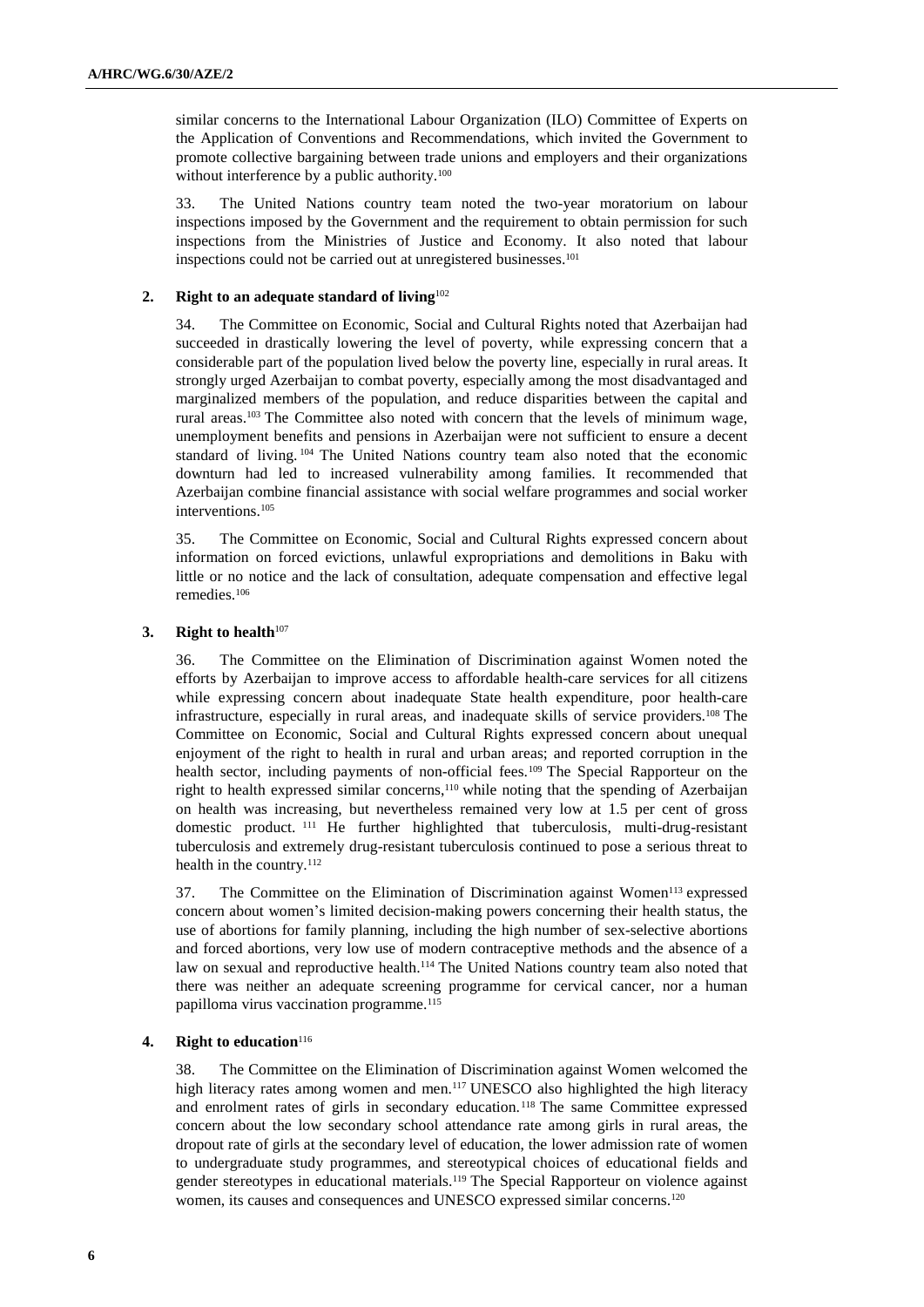39. The Committee on Economic, Social and Cultural Rights recommended that all children of school age, including non-citizen children, had the right to education.  $121$ UNESCO noted that the Migration Code of 2013 contained restrictions on migrants and did not include the right to education of irregular migrants' children.<sup>122</sup>

40. UNESCO also noted that the majority of internally displaced persons were women and girls, who faced discrimination in access to education, and encouraged Azerbaijan to guarantee access to education, especially for internally displaced women and children.<sup>123</sup>

## **D. Rights of specific persons or groups**

#### **1. Women**<sup>124</sup>

41. The Committee on the Elimination of Discrimination against Women and the Special Rapporteur on violence against women noted with concern the deeply rooted patriarchal attitudes and stereotypes regarding the roles and responsibilities of women and men in the family and in society, while urging Azerbaijan to raise awareness of existing sex-based stereotypes with a view to eliminating them.<sup>125</sup> The United Nations country team noted that gender stereotyping led to a high rate of gender biased sex-selective abortions, resulting in a highly skewed sex ratio at birth. <sup>126</sup> Despite the legislative guarantees of gender equality, the prevalence of discriminatory attitudes and customary practices was seriously impeding the advancement of women.<sup>127</sup> The same Committee expressed concern that women remained significantly underrepresented in national and local legislative bodies, in the Government and in the civil service, particularly in senior and decisionmaking positions, and recommended that Azerbaijan ensure the full and equal participation of women in political and public life.<sup>128</sup>

42. The Special Rapporteur on violence against women and certain treaty bodies noted the high number of domestic and sexual violence cases<sup>129</sup> and raised concerns regarding the lack of implementation of the Law on the Prevention of Domestic Violence,<sup>130</sup> the absence of an effective prohibition of sexual harassment, <sup>131</sup> systematic use of reconciliatory measures for first-time offenders without considering the victim's opinion or safety, <sup>132</sup> significant underreporting,<sup>133</sup> dismissal of women's complaints of such violence by law enforcement officers,<sup>134</sup> and the limited number of support and referral centres for victims, which were mainly run by NGOs.<sup>135</sup> As regards the prevention of gender-based violence, the United Nations country team noted the efforts of Azerbaijan, <sup>136</sup> while expressing concern that the annual budget for combating violence was inadequate. It also noted that the existing law did not provide immediate protection of and redress for victims and their lack of capacity to provide full services to victims.<sup>137</sup>

43. The Special Rapporteur on violence against women and some treaty bodies expressed concern about the high prevalence of early marriages, especially in rural regions and among internally displaced persons, unregistered religious marriages, as well as temporary marriages despite the legal prohibition of such practices.<sup>138</sup>

#### **2. Children**<sup>139</sup>

44. The United Nations country team noted the established national centralized child database and the independent National Preventive Group within the Office of the Ombudsperson, which, however, lacked capacity.<sup>140</sup> It also noted the Government's efforts to bring national legislation on infant and young child feeding into compliance with international standards, $141$  and the introduction of regular school readiness classes for all 5year-old children, fully funded by the State.<sup>142</sup>

45. The Committee on the Elimination of Discrimination against Women expressed concern that the Criminal Code lacked specific provisions prohibiting pornography involving children, recommending that Azerbaijan criminalize pornography involving children, particularly girls.<sup>143</sup>

46. The United Nations country team reported the establishment of two specialized teams to support children in conflict with the law in the capital, along with one childfriendly courtroom within the Grave Crimes Court. It also noted the significant investment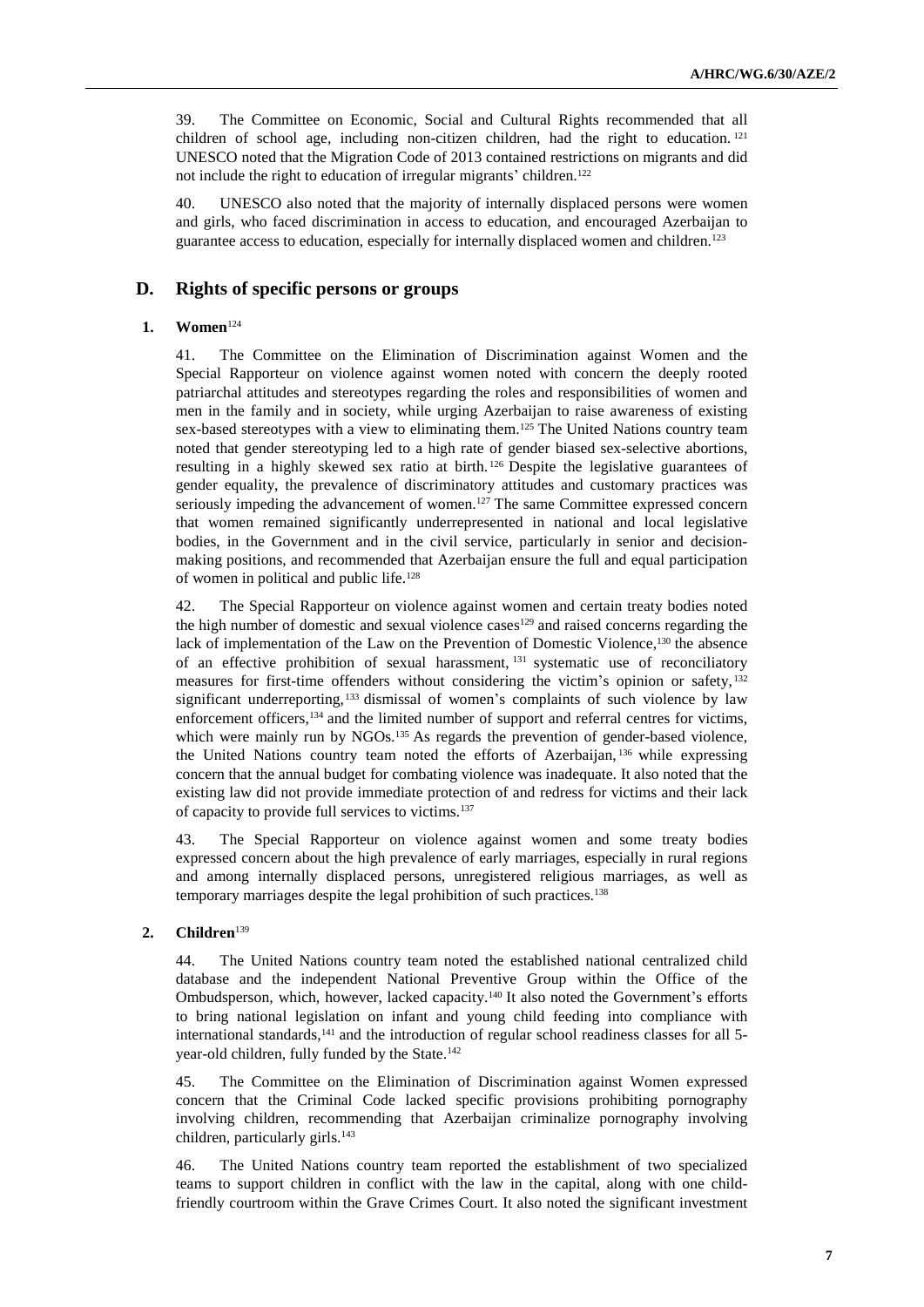in strengthening national capacity to change the approach of officials towards children in conflict with the law, the amendments to the Law on Mass Media (2016) providing confidentiality for not only child offenders, but also for victims and witnesses of crimes, and a 2017 presidential decree to emphasize non-custodial responses to a number of juvenile crimes.<sup>144</sup> However, it expressed concern that the existing criminal justice process did not comply fully with international standards.<sup>145</sup>

47. The Working Group on Arbitrary Detention could not observe a significant difference between the treatment of children and adults in the criminal justice system. It observed the punitive nature of the criminal justice system towards children <sup>146</sup> and violations of their right to a fair trial.<sup>147</sup> It also reported mistreatment of detained children, including upon arrest, and that they were likely to be mistreated by other inmates.<sup>148</sup> The Committee against Torture expressed similar concerns. <sup>149</sup> The Working Group recommended that juveniles be effectively separated from adults in all detention places; that safe, child-sensitive environments for children deprived of their liberty be established; that detained children be treated with dignity and respect; and that all children in detention had effective access to education and recreation.<sup>150</sup>

48. The Committee on the Rights of Persons with Disabilities expressed concern that national laws only allowed for the adoption of children under 5 years old, urging Azerbaijan to increase the age limit for adoption purposes.<sup>151</sup>

49. UNHCR noted that, in 2017, the Government had removed the legislative provisions requiring parents to produce their residence registration in order to obtain a birth certificate for their children.<sup>152</sup>

50. The Special Rapporteur on the human rights of internally displaced persons noted the discrimination between the children of women and men who were internally displaced: a child whose father was registered was eligible for registration as an internally displaced person, whereas a child whose mother was registered was not.<sup>153</sup> He also noted the lack of sufficient data collected on the access of internally displaced persons to education.<sup>154</sup> He further noted that Azerbaijan offered separate education to internally displaced persons in larger communities from the rest of the population.<sup>155</sup>

51. The United Nations country team noted that the vast majority of children with disabilities did not receive education in mainstream schools, and were marginalized within their family, community and wider society. <sup>156</sup> Similar concerns were raised by several treaty bodies. <sup>157</sup> The Committee on the Rights of Persons with Disabilities expressed concern about the legislation allowing the parents of a newborn boy or girl to place him or her in the State's custody solely on the basis of his or her disability, without taking into account the best interests of the child.<sup>158</sup> It also expressed concern about the high level of institutionalization of those children.<sup>159</sup>

#### **3. Persons with disabilities**<sup>160</sup>

52. The Committee on the Rights of Persons with Disability expressed concern that legislation and policies still referred to the medical model of disability, recommending that Azerbaijan adopt a human rights-based model.<sup>161</sup> It also expressed concern about reported persistent negative stereotypes and prejudices against persons with disabilities, <sup>162</sup> inaccessible public transport and public buildings, <sup>163</sup> the low number of persons with disabilities benefiting from the employment quota system,<sup>164</sup> restrictions on the right to vote for persons under guardianship, <sup>165</sup> the practice of substituted decision-making, <sup>166</sup> nonrecognition of sign language,<sup>167</sup> and the legislation concerning gender equality and domestic violence that did not specifically address women and girls with disabilities.<sup>168</sup>

53. The Human Rights Committee expressed concern that there was no comprehensive prohibition of discrimination on the grounds of disability in some areas of life, urging Azerbaijan to guarantee, both in law and in practice, equal rights to persons with disabilities and their effective protection against discrimination.<sup>169</sup> The Working Group on Arbitrary Detention raised similar concerns, including on the national legal framework that contained derogatory terminology referring to persons with disabilities.<sup>170</sup>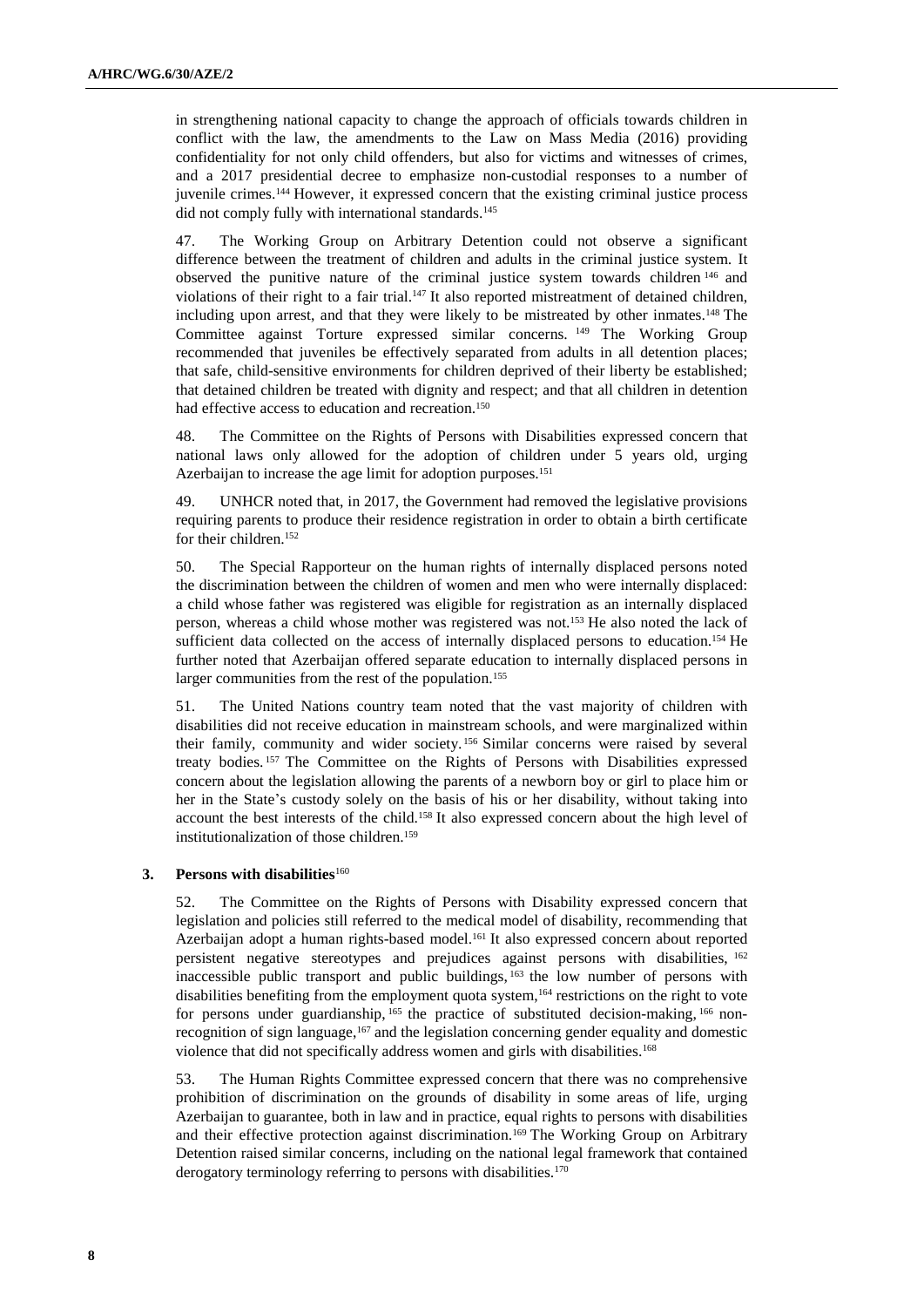54. The Working Group on Arbitrary Detention noted that the legislation of Azerbaijan allowed the deprivation of liberty based on disability, involuntary hospitalization and forced institutionalization of persons with intellectual and psychosocial disabilities <sup>171</sup> without clear procedures to challenge such detention.<sup>172</sup> Three treaty bodies raised similar concerns.<sup>173</sup> The Working Group also noted that individuals were deprived of liberty for prolonged periods of time, sometimes for their entire life, based solely on an actual or perceived disability;<sup>174</sup> and that the institutionalization of persons with disabilities often resulted from the decision of parents, care institutions or social services.<sup>175</sup> In addition, it reported substandard living conditions in psychiatric institutions; the application of chemical restraints, accompanied in the case of children with "mild" electroshocks; and the general practice of forced medication and contraception of women. <sup>176</sup> The Committee against Torture expressed similar concerns.<sup>177</sup>

#### **4. Minorities and indigenous peoples**<sup>178</sup>

55. The Committee on the Elimination of Racial Discrimination regretted the discrepancies in the data available on the ethnic composition of Azerbaijan, as well as reports that members of certain minorities concealed their ethnic identity to avoid discrimination.<sup>179</sup> It recommended that Azerbaijan assess the extent of possible inequality and discrimination of ethnic groups, <sup>180</sup> and amend legislation to secure adequate advancement of disadvantaged minority groups or individuals. <sup>181</sup> It expressed concern about the limited effectiveness of existing consultative bodies to compensate for the underrepresentation of ethnic minorities in political bodies recommending establishing effective consultation and dialogue with ethnic minorities.<sup>182</sup>

56. The Committee on Economic, Social and Cultural Rights expressed concern that minorities, particularly the Lezghin and the Talysh, were victims of widespread discrimination. <sup>183</sup> The Human Rights Committee also expressed concern about alleged harassment of and discrimination against members of the Armenian minority, and reports that foreigners with Armenian surnames had been prevented from entering Azerbaijan regardless of their nationality.<sup>184</sup>

#### **5. Migrants, refugees, asylum seekers and internally displaced persons**<sup>185</sup>

57. The Committee on Migrant Workers expressed concern that migrant workers and members of their families in Azerbaijan suffered from discrimination and stigmatization in the media and in society, <sup>186</sup> and urged Azerbaijan to ensure that they had equal opportunities as nationals to file complaints and to obtain effective redress.<sup>187</sup> Two treaty bodies expressed concern about the vulnerability of migrant workers to abuse and exploitation since they were tied to their employers because of work permits and recommended replacing work permits with residency permits.<sup>188</sup>

58. The Special Rapporteur on internally displaced persons commended the efforts made to provide such persons with permanent and temporary employment<sup>189</sup> and social protection, including exemption from service fees.<sup>190</sup> He also raised a number of challenges faced by internally displaced persons, including isolation of certain settlements in which they lived, far from services and employment opportunities and in a few cases very close to the front line.<sup>191</sup>

59. He also noted difficulties in accessing health services,<sup>192</sup> the frequency of mental health problems and psychological stress, especially among young persons and women, with no treatment available,<sup>193</sup> limited access to maternal and newborn health services, and lack of information about family planning, abortions being the only form of birth control.<sup>194</sup> He also noted other challenges faced by internally displaced persons, such as restrictions on their freedom of movement and choice of place of residence due to the registration system,<sup>195</sup> and on their right to vote and or to be elected in areas of displacement.<sup>196</sup> Finally, he recommended that, in the context of the Great Return Programme, all durable solutions should remain as options open to internally displaced persons and that a comprehensive survey of their intent be carried out.<sup>197</sup>

60. The Committee against Torture expressed concern about reports of extraordinary rendition of persons falling outside the scope of asylum protection, based on bilateral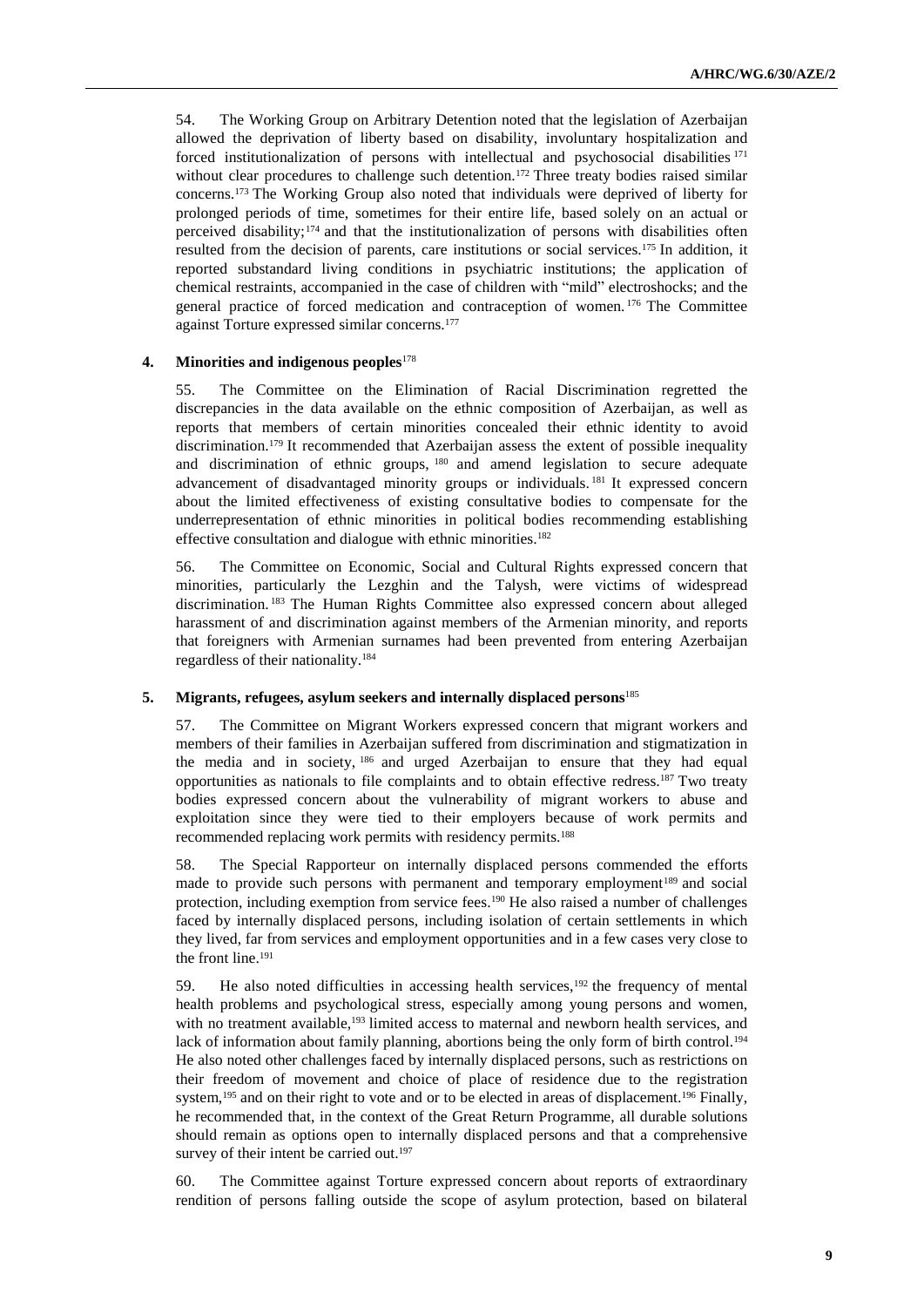extradition agreements, to countries where they might face a risk of torture and that Azerbaijan had allegedly permitted the use of its airports and airspace for the purpose of extraordinary rendition.<sup>198</sup> UNHCR also reported that it had registered several cases of refoulement from Azerbaijan in 2017, involving asylum seekers returned to their countries of origin either without being given an opportunity to submit a formal application for refugee status or before a final decision was taken on their application.<sup>199</sup> The Committee on Migrant Workers expressed concern about the increased number of deportation cases of foreigners and stateless persons. The Committee on the Elimination of Racial Discrimination also referred to legal provisions making it possible for children enrolled in school to be expelled from Azerbaijan together with their families.<sup>200</sup>

61. UNHCR noted that a small number of individuals had been granted refugee status by the Government,<sup>201</sup> and that presidential decree No. 1257 (2017) established a protection mechanism for unaccompanied children seeking asylum.<sup>202</sup> UNHCR highlighted that Azerbaijan had not allowed asylum seekers originating from the Chechen Republic of the Russian Federation to access its asylum procedures and that it had not provided any formal justification for this practice.<sup>203</sup> Furthermore, it reported that there were no administrative procedures or legislation for protecting individuals fleeing situations of armed conflict, generalized violence or severe disturbances of public order. <sup>204</sup> The Working Group on Arbitrary Detention reported that asylum seekers whose status had not yet been settled were placed in the facility together with convicts who had served their sentence and were awaiting their voluntary return to their country of origin,<sup>205</sup> and that the majority of them were not aware of their right to leave the facility.<sup>206</sup>

#### **6. Stateless persons**

62. The Committee on the Elimination of Racial Discrimination recommended that Azerbaijan adopt a legislative framework providing procedures for the registration, documentation and access to citizenship for stateless persons.<sup>207</sup> In its follow-up report to the Committee, the Government noted the measures that had been taken to reduce and prevent statelessness, such as the 2015 regulation on the determination of the relation of person to the citizenship of the Republic of Azerbaijan.<sup>208</sup>

## **E. Specific regions or territories**<sup>209</sup>

63. Two treaty bodies expressed concern that the protracted conflict in the Nagorno-Karabakh region impeded the enjoyment of the rights enshrined in various treaties.<sup>210</sup> The Committee on the Elimination of Racial Discrimination encouraged Azerbaijan to seek a peaceful settlement to the conflict.<sup>211</sup>

#### *Notes*

- <sup>1</sup> Tables containing information on the scope of international obligations and cooperation with international human rights mechanisms and bodies for Azerbaijan will be available at [www.ohchr.org/EN/Countries/ENACARegion/Pages/AZIndex.aspx.](http://www.ohchr.org/EN/Countries/ENACARegion/Pages/AZIndex.aspx)
- <sup>2</sup> For relevant recommendations, see A/HRC/24/13, paras. 109.1 and 109.12.
- <sup>3</sup> See CAT/C/AZE/CO/4, para. 41, E/C.12/AZE/CO/3, para. 27 and CEDAW/C/AZE/CO/5, para. 44. <sup>4</sup> See CEDAW/C/AZE/CO/5, para. 23 (e). See also United Nations country team submission for the universal periodic review of Azerbaijan, p. 6.
- <sup>5</sup> See CMW/C/AZE/CO/2, para. 11.
- <sup>6</sup> See CCPR/C/AZE/CO/4, para. 4.
- <sup>7</sup> See United Nations country team submission, p. 1.
- <sup>8</sup> *OHCHR Report 2014*, p. 63.
- <sup>9</sup> Forthcoming *OHCHR Report 2017*.
- <sup>10</sup> For relevant recommendations, see A/HRC/24/13, paras. 109.13 and 109.17.
- <sup>11</sup> See A/HRC/34/52/Add.3, para. 23.
- <sup>12</sup> See CCPR/C/AZE/CO/4, para. 6.
- <sup>13</sup> See A/HRC/34/52/Add.3, para. 24.

<sup>14</sup> Ibid., para. 25.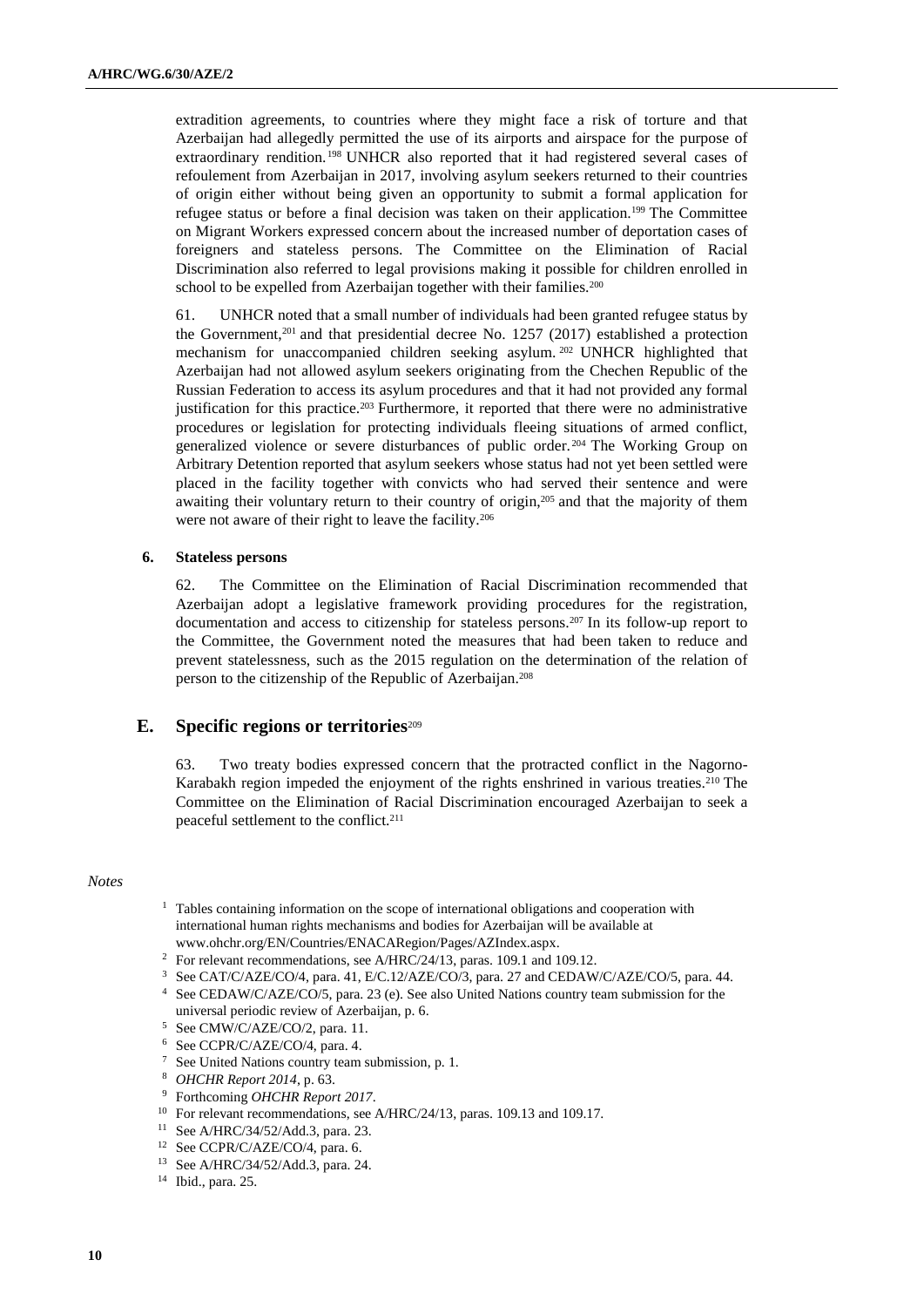- See CAT/C/AZE/CO/4, para. 4 (a)–(d), CCPR/C/AZE/CO/4, para. 3 (b) and E/C.12/AZE/CO/3, para. (c).
- See CCPR/C/AZE/CO/4, para. 3 (c)–(d). See also CERD/C/AZE/CO/7-9, para. 4 (b).
- See CMW/C/AZE/CO/2, para. 5 (a).
- <sup>18</sup> For relevant recommendations, see A/HRC/24/13, paras. 109.55, 109.62–109.63, 109.141 and 110.3.
- See CERD/C/AZE/CO/7-9, paras. 21–22.
- Ibid., paras. 13–14.
- Ibid., paras. 5–6.
- See CCPR/C/AZE/CO/4, para. 8.
- Press briefing. See [www.ohchr.org/en/NewsEvents/Pages/DisplayNews.aspx?NewsID](http://www.ohchr.org/en/NewsEvents/Pages/DisplayNews.aspx?NewsID=22230&LangID=E) [=22230&LangID=E.](http://www.ohchr.org/en/NewsEvents/Pages/DisplayNews.aspx?NewsID=22230&LangID=E)
- Press briefing. See [www.ohchr.org/en/NewsEvents/Pages/DisplayNews.aspx?NewsID](http://www.ohchr.org/en/NewsEvents/Pages/DisplayNews.aspx?NewsID=22232&LangID=E) [=22232&LangID=E.](http://www.ohchr.org/en/NewsEvents/Pages/DisplayNews.aspx?NewsID=22232&LangID=E)
- <sup>25</sup> See CRPD/C/AZE/CO/1, para. 13.
- <sup>26</sup> For relevant recommendations, see A/HRC/24/13, paras. 109.37 and 109.46.
- See A/HRC/29/28/Add.1, para. 51.
- Ibid., para. 52.
- Ibid., para. 55.
- Ibid., para. 94 (c).
- Ibid., para. 66.
- Ibid., para. 94 (k).
- Ibid., para. 94 (i).
- For relevant recommendations, see A/HRC/24/13, paras. 109.70, 109.78, 109.92 and 109.95.
- See CAT/C/AZE/CO/4, para. 8. See also CAT/C/AZE/CO/4, paras. 18–20.
- Ibid., para. 8.
- Ibid., para. 38.
- See A/HRC/36/37/Add.1, para. 63.
- See CCPR/C/AZE/CO/4, para. 18.
- <sup>40</sup> UNESCO submission for the universal periodic review of Azerbaijan, para. 11.
- See CAT/C/AZE/CO/4, para. 29.
- See CCPR/C/AZE/CO/4, para. 22. See also CAT/C/AZE/CO/4, para. 24 and CRPD/C/AZE/CO/1, para. 30.
- See A/HRC/36/37/Add.1, para. 21.
- See CAT/C/AZE/CO/4, para. 24. See also CCPR/C/AZE/CO/4, para. 18.
- See CAT/C/AZE/CO/4, para. 22. See also CCPR/C/AZE/CO/4, para. 18.
- See CAT/C/AZE/CO/4, para. 23. See also CCPR/C/AZE/CO/4, para. 19 (b) and CRPD/C/AZE/CO/1, para. 31.
- See CCPR/C/AZE/CO/4, para. 20.
- See CAT/C/AZE/CO/4, para. 12. See also A/HRC/36/37/Add.1, para. 52 and CCPR/C/AZE/CO/4, para. 24.
- See A/HRC/36/37/Add.1, para. 69. See also CCPR/C/AZE/CO/4, para. 24.
- See A/HRC/36/37/Add.1, para. 69.
- Ibid., para. 47.
- Ibid., para. 53.
- For relevant recommendations, see A/HRC/24/13, paras. 109.90, 109.96–109.99 and 110.1.
- See A/HRC/36/37/Add.1, para. 22.
- Ibid., para. 23.
- Ibid., para. 77.
- See CCPR/C/AZE/CO/4, para. 26. See also CAT/C/AZE/CO/4, para. 14 and A/HRC/36/37/Add.1, para. 76.
- See CAT/C/AZE/CO/4, para. 16.
- For relevant recommendations, see A/HRC/24/13, paras. 109.26, 109.29, 109.79, 109.102, 109.140 and 110.2.
- See CCPR/C/AZE/CO/4, para. 32.
- Ibid., para. 32.
- Ibid., para. 34.
- Ibid., para. 36. See also CCPR/C/118/D/2205/2012.
- See UNESCO submission, para. 16.
- See A/HRC/34/52/Add.3, para. 46. See also CCPR/C/AZE/CO/4, para. 36 (c), UNESCO submission, para. 18 and www.ohchr.org/en/NewsEvents/Pages/DisplayNews.aspx?NewsID=20544&LangID=E.
- See A/HRC/34/52/Add.5, para. 28.
- See A/HRC/36/37/Add.1, para. 80. See also A/HRC/29/28/Add.1, para. 35.
- See CCPR/C/AZE/CO/4, paras. 18, 36 (a) and 40, CAT/C/AZE/CO/4, para. 10, CERD/C/AZE/CO/7-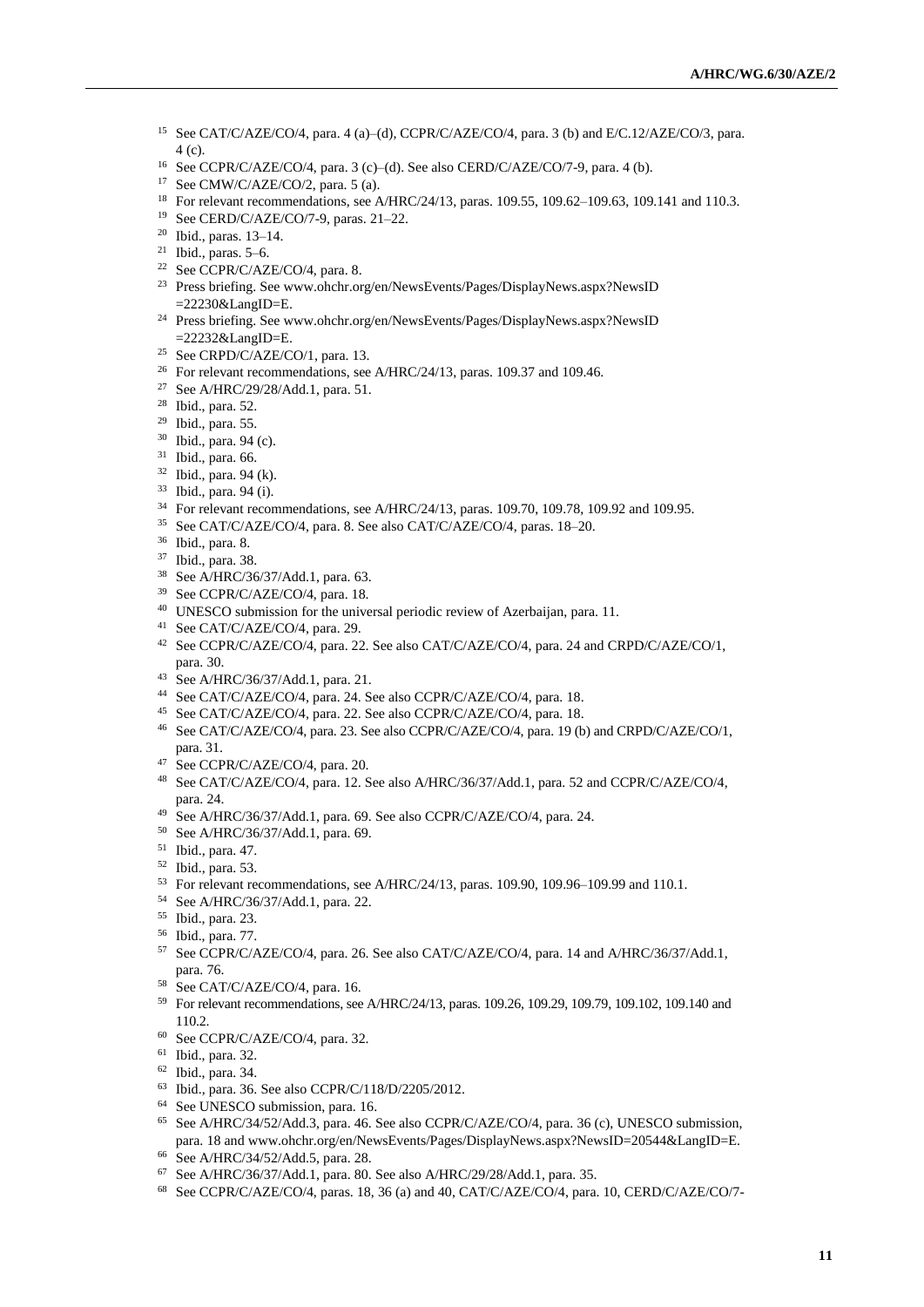- 9, para. 35 and CEDAW/C/AZE/CO/5, para. 16.
- See CAT/C/AZE/CO/4, para. 11.
- See CERD/C/AZE/CO/7-9, para. 36. See also CCPR/C/AZE/CO/4, para. 37 and CEDAW/C/AZE/CO/5, para. 17 (b).
- High Commissioner's public statement issued on 8 September 2015. See www.ohchr.org/EN/NewsEvents/Pages/DisplayNews.aspx?NewsID=16393&LangID=E.
- See UNESCO submission, para. 7.
- OHCHR news release, "UN experts urge Azerbaijan to end travel ban on award-winning investigative journalist Khadija Ismayilova". See also CCPR/C/AZE/CO/4, para. 30.
- See A/HRC/34/52/Add.3, para. 37. See also CCPR/C/AZE/CO/4, para. 36 (a).
- See A/HRC/36/37/Add.1, para. 80.
- See CCPR/C/AZE/CO/4, paras. 28–29. See also CAT/C/AZE/CO/4, paras. 16–17.
- United Nations country team submission, p. 7.
- See CCPR/C/AZE/CO/4, para. 40. See also E/C.12/AZE/CO/3, para. 25, CEDAW/C/AZE/CO/5, para. 16 and CAT/C/AZE/CO/4, para. 10.
- See CAT/C/AZE/CO/4, para. 10. See also E/C.12/AZE/CO/3, para. 25, CEDAW/C/AZE/CO/5, para. and CCPR/C/AZE/CO/4, para. 40.
- See CCPR/C/AZE/CO/4, para. 41 (a)–(b). See also E/C.12/AZE/CO/3, para. 25.
- See CCPR/C/AZE/CO/4, para. 38.
- Ibid., para. 43.
- Ibid., paras. 30–31.
- For relevant recommendations, see A/HRC/24/13, paras. 109.84 and 109.87.
- See United Nations country team submission pp. 6–7. See also CEDAW/C/AZE/CO/5, paras. 5 (a) and (d) and 24, CMW/C/AZE/CO/2, paras. 5 (c)–(d) and 44, CERD/C/AZE/CO/7-9, para. 4 (d) and CAT/C/AZE/CO/4, para. 32.
- See United Nations country team submission, p. 7.
- Ibid. p. 8.
- See CMW/C/AZE/CO/2, para. 44.
- See CEDAW/C/AZE/CO/5, para. 24 (a).
- See E/C.12/AZE/CO/3, para. 20.
- <sup>91</sup> Ibid., CMW/C/AZE/CO/2, para. 45 and CAT/C/AZE/CO/4, para. 33.
- <sup>92</sup> See E/C.12/AZE/CO/3, para. 12. See also United Nations country team submission, p. 7.
- <sup>93</sup> For relevant recommendations, see A/HRC/24/13, paras. 109.66 and 109.151.
- See E/C.12/AZE/CO/3, para. 11.
- See A/HRC/29/28/Add.1, para. 71.
- See E/C.12/AZE/CO/3, para. 10 and CEDAW/C/AZE/CO/5, para. 30. See also CCPR/C/AZE/CO/4, para. 14.
- See E/C.12/AZE/CO/3, para. 15.
- See A/HRC/29/28/Add.1, para. 78.
- Ibid., para. 79. See also E/C.12/AZE/CO/3, para. 15.
- See [www.ilo.org/dyn/normlex/en/f?p=1000:13100:0::NO:13100:P13100\\_COMMENT\\_ID:3143746.](http://www.ilo.org/dyn/normlex/en/f?p=1000:13100:0::NO:13100:P13100_COMMENT_ID:3143746)
- <sup>101</sup> See United Nations country team submission, p. 7.
- For relevant recommendations, see A/HRC/24/13, paras. 109.37, 109.45, 109.47, 109.54 and 109.141.
- See E/C.12/AZE/CO/3, para. 23.
- Ibid., para. 14.
- See United Nations country team submission, p. 3.
- See E/C.12/AZE/CO/3, para. 22.
- For relevant recommendations, see A/HRC/24/13, paras. 109.42, 109.46 and 109.149.
- See CEDAW/C/AZE/CO/5, para. 32. See also CEDAW/C/AZE/CO/5, para. 5 (b) and A/HRC/23/41/Add.1, para. 15.
- See E/C.12/AZE/CO/3, para. 16.
- A/HRC/23/41/Add.1.
- Ibid., para. 11.
- Ibid., para. 27.
- See CEDAW/C/AZE/CO/5, para. 5 (b).
- Ibid., para. 32 and E/C.12/AZE/CO/3, para. 16.
- <sup>115</sup> See United Nations country team submission, p. 5.
- For relevant recommendations, see A/HRC/24/13, paras. 109.144 and 109.148–109.149.
- <sup>117</sup> See CEDAW/C/AZE/CO/5, para. 28.
- <sup>118</sup> See UNESCO submission, para. 12.
- See CEDAW/C/AZE/CO/5, para. 28 (a)–(d). See also E/C.12/AZE/CO/3, para. 10.
- <sup>120</sup> See A/HRC/26/38/Add.3, para. 42 and UNESCO submission, para. 12.
- See E/C.12/AZE/CO/3, para. 23. See also CMW/C/AZE/CO/2, para. 33 (a)–(b).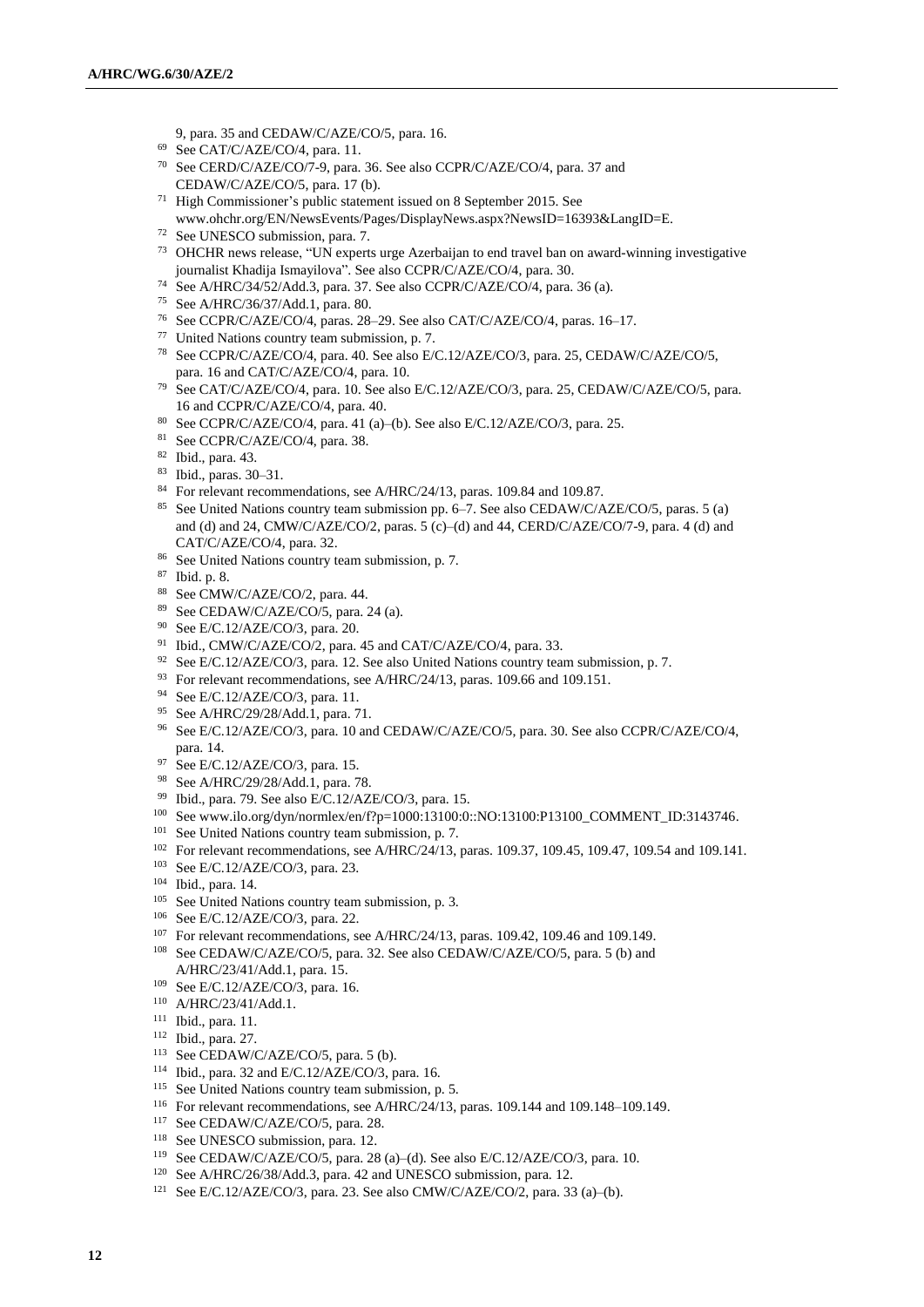- <sup>122</sup> See UNESCO submission, para. 13.
- Ibid., para. 14. See also CEDAW/C/AZE/CO/5, para. 13 (c).
- For relevant recommendations, see A/HRC/24/13, paras. 109.55, 109.67, 109.80, 109.83 and 109.100– 109.101.
- See CEDAW/C/AZE/CO/5, paras. 20 and 21 (b) and A/HRC/26/38/Add.3, para. 40. See also CCPR/C/AZE/CO/4, paras. 14–15 and E/C.12/AZE/CO/3, para. 10.
- See United Nations country team submission, p. 5.
- Ibid., p. 5.
- See CEDAW/C/AZE/CO/5, paras. 26–27. See also CCPR/C/AZE/CO/4, paras. 14 and 15 (b).
- See A/HRC/26/38/Add.3, para. 4, CCPR/C/AZE/CO/4, para. 16, E/C.12/AZE/CO/3, para. 18 and CAT/C/AZE/CO/4, para. 30.
- See CEDAW/C/AZE/CO/5, para. 22 (a), E/C.12/AZE/CO/3, para. 18 and CCPR/C/AZE/CO/4, para. 16.
- CCPR/C/AZE/CO/4, para. 16.
- Ibid.
- See A/HRC/26/38/Add.3. See also CEDAW/C/AZE/CO/5, para. 9 (b), CCPR/C/AZE/CO/4, para. 17 (b) and CAT/C/AZE/CO/4, para. 31.
- See CAT/C/AZE/CO/4, para. 30.
- See CEDAW/C/AZE/CO/5, para. 22 (c)–(d), CCPR/C/AZE/CO/4, para. 16 and CAT/C/AZE/CO/4, para. 30.
- <sup>136</sup> United Nations country team submission, p. 4.
- Ibid., p. 5.
- See A/HRC/26/38/Add.3, para. 15, CCPR/C/AZE/CO/4, paras. 14 and 15 (d), CEDAW/C/AZE/CO/5, paras. 38 and 39 (b) and E/C.12/AZE/CO/3, para. 19.
- <sup>139</sup> For relevant recommendations, see A/HRC/24/13, paras. 109.25, 109.48, 109.50, 109.59, 109.82, 109.89, 109.96–109.97, 109.141, 109.152 and 109.154.
- <sup>140</sup> See United Nations country team submission, p. 2.
- Ibid., p. 1.
- Ibid.
- See CEDAW/C/AZE/CO/5, paras. 24 (c) and 25 (c).
- <sup>144</sup> See United Nations country team submission, p. 2.
- Ibid., p. 3. See also CAT/C/AZE/CO/4, para. 21.
- See A/HRC/36/37/Add.1, para. 70. See also www.ohchr.org/en/NewsEvents/Pages/DisplayNews.aspx?NewsID=20022&LangID=E.
- See A/HRC/36/37/Add.1, para. 73.
- Ibid., para. 74.
- See CAT/C/AZE/CO/4, para. 21.
- See A/HRC/36/37/Add.1, para. 98 (f).
- See CRPD/C/AZE/CO/1, paras. 38–39.
- <sup>152</sup> UNHCR submission for the universal periodic review of Azerbaijan, p. 2. See CERD/C/AZE/CO/7-9, paras. 31–32.
- See A/HRC/29/34/Add.1, para. 59.
- Ibid., para. 39.
- Ibid., para. 40.
- See United Nations country team submission, p. 3.
- See CRPD/C/AZE/CO/1, paras. 40–41 (a), CCPR/C/AZE/CO/4, para. 10 and E/C.12/AZE/CO/3, para. 17.
- <sup>158</sup> See CRPD/C/AZE/CO/1, para. 38.
- Ibid., para. 32.
- <sup>160</sup> For relevant recommendations, see A/HRC/24/13, paras. 109.150 and 109.155.
- See CRPD/C/AZE/CO/1, paras. 8–9. See also CCPR/C/AZE/CO/4, para. 10.
- See CRPD/C/AZE/CO/1, para. 20.
- Ibid., para. 22. See also CCPR/C/AZE/CO/4, para. 10.
- See CRPD/C/AZE/CO/1, para. 42. See also E/C.12/AZE/CO/3, para. 11.
- See CRPD/C/AZE/CO/1, para. 44.
- Ibid., para. 26.
- Ibid., para. 10.
- Ibid., para. 16.
- See CCPR/C/AZE/CO/4, paras. 10–11.
- See A/HRC/36/37/Add.1, para. 32.
- Ibid., para. 31. See also
- www.ohchr.org/en/NewsEvents/Pages/DisplayNews.aspx?NewsID=20022&LangID=E.
- See A/HRC/36/37/Add.1, para. 42.